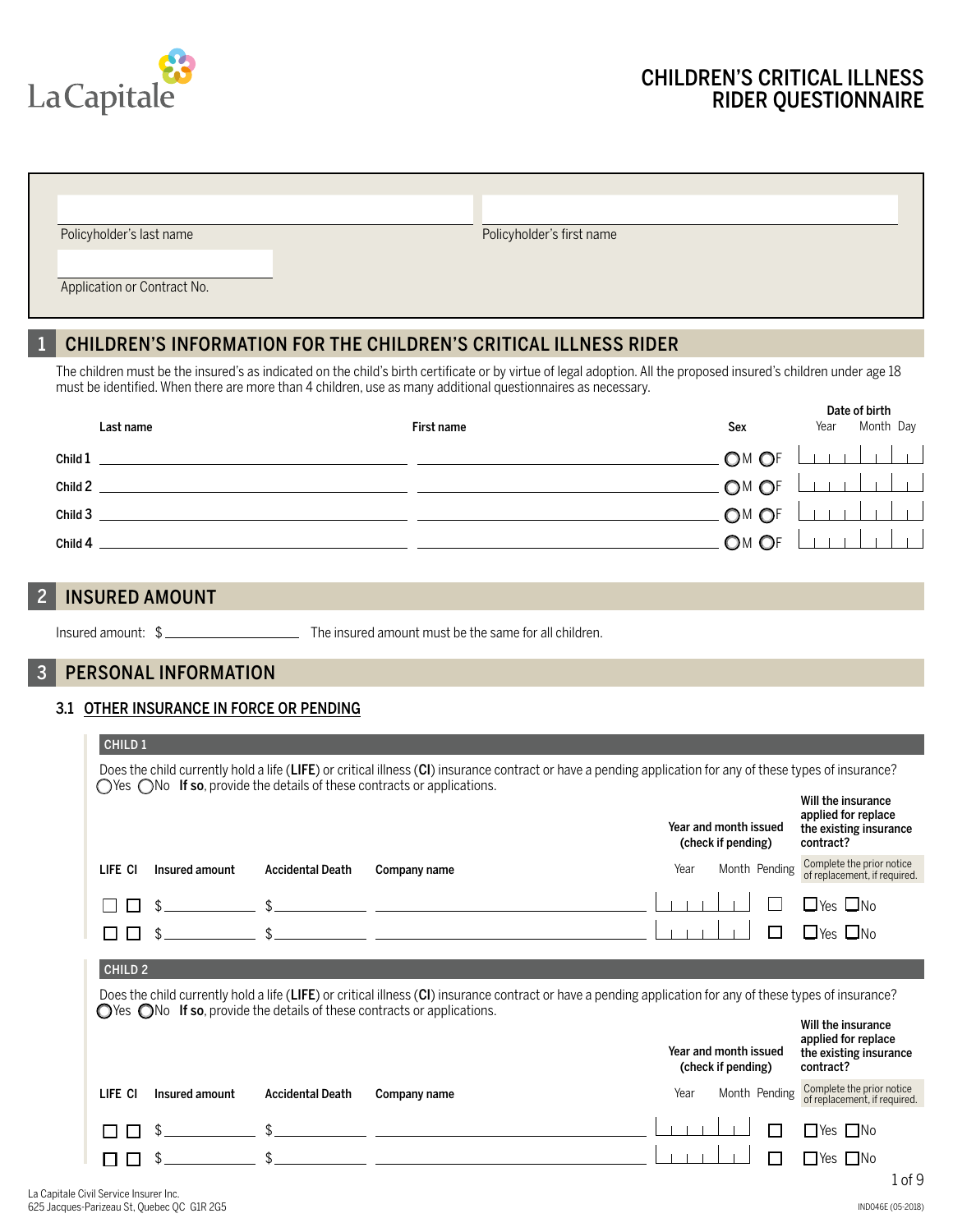

# 3 PERSONAL INFORMATION (cont.)

#### 3.1 OTHER INSURANCE IN FORCE OR PENDING (cont.)

| CHILD <sub>3</sub>                                                                                                                                                                                                                                        |                |                         |                                                                                                                                                                                                                                                           |                                             |                                                                                  |  |  |  |
|-----------------------------------------------------------------------------------------------------------------------------------------------------------------------------------------------------------------------------------------------------------|----------------|-------------------------|-----------------------------------------------------------------------------------------------------------------------------------------------------------------------------------------------------------------------------------------------------------|---------------------------------------------|----------------------------------------------------------------------------------|--|--|--|
| Does the child currently hold a life (LIFE) or critical illness (CI) insurance contract or have a pending application for any of these types of insurance?<br>$\bigcirc$ Yes $\bigcirc$ No If so, provide the details of these contracts or applications. |                |                         |                                                                                                                                                                                                                                                           |                                             |                                                                                  |  |  |  |
|                                                                                                                                                                                                                                                           |                |                         |                                                                                                                                                                                                                                                           | Year and month issued<br>(check if pending) | Will the insurance<br>applied for replace<br>the existing insurance<br>contract? |  |  |  |
| LIFE CI                                                                                                                                                                                                                                                   | Insured amount | <b>Accidental Death</b> | Company name                                                                                                                                                                                                                                              | Month Pending<br>Year                       | Complete the prior notice<br>of replacement, if required.                        |  |  |  |
|                                                                                                                                                                                                                                                           |                |                         | <u> 1989 - Johann John Stein, mars an deus Amerikaanse kommunister († 1958)</u>                                                                                                                                                                           |                                             | Yes I INo                                                                        |  |  |  |
|                                                                                                                                                                                                                                                           |                |                         | <u> 1980 - Jan James James, martin amerikan basar dan berasal dan berasal dan berasal dan berasal dan berasal dan</u>                                                                                                                                     |                                             | □Yes □No                                                                         |  |  |  |
| CHILD <sub>4</sub>                                                                                                                                                                                                                                        |                |                         |                                                                                                                                                                                                                                                           |                                             |                                                                                  |  |  |  |
|                                                                                                                                                                                                                                                           |                |                         | Does the child currently hold a life (LIFE) or critical illness (CI) insurance contract or have a pending application for any of these types of insurance?<br>$\bigcirc$ Yes $\bigcirc$ No If so, provide the details of these contracts or applications. |                                             |                                                                                  |  |  |  |
|                                                                                                                                                                                                                                                           |                |                         |                                                                                                                                                                                                                                                           | Year and month issued<br>(check if pending) | Will the insurance<br>applied for replace<br>the existing insurance<br>contract? |  |  |  |
| LIFE CI                                                                                                                                                                                                                                                   | Insured amount | <b>Accidental Death</b> | Company name                                                                                                                                                                                                                                              | Month Pending<br>Year                       | Complete the prior notice<br>of replacement, if required.                        |  |  |  |
|                                                                                                                                                                                                                                                           |                |                         |                                                                                                                                                                                                                                                           |                                             | lYes I INo                                                                       |  |  |  |
|                                                                                                                                                                                                                                                           |                |                         |                                                                                                                                                                                                                                                           |                                             | <b>IYes</b><br>l INo                                                             |  |  |  |

#### 3.2 PREVIOUS INSURANCE COVERAGE

| <b>CHILD 1</b>                                                                                                                                                                                                                            |  |                                                                                                                      |                 |        |  |  |  |  |  |
|-------------------------------------------------------------------------------------------------------------------------------------------------------------------------------------------------------------------------------------------|--|----------------------------------------------------------------------------------------------------------------------|-----------------|--------|--|--|--|--|--|
| Has the child ever had a life (LIFE) or critical illness (CI) insurance application declined, deferred, modified, cancelled or rated with a higher premium?<br>$\bigcirc$ Yes $\bigcirc$ No If so, provide details on these applications. |  |                                                                                                                      |                 |        |  |  |  |  |  |
| Year                                                                                                                                                                                                                                      |  | Month LIFE CI Company name                                                                                           | <b>Decision</b> | Reason |  |  |  |  |  |
|                                                                                                                                                                                                                                           |  | <u> 1989 - Johann Barn, amerikansk politiker (d. 1989)</u>                                                           |                 |        |  |  |  |  |  |
|                                                                                                                                                                                                                                           |  | <u> 1980 - Jan James James, politik eta politik eta politik eta politik eta politik eta politik eta politik eta </u> |                 |        |  |  |  |  |  |
|                                                                                                                                                                                                                                           |  |                                                                                                                      |                 |        |  |  |  |  |  |
| <b>CHILD 2</b>                                                                                                                                                                                                                            |  |                                                                                                                      |                 |        |  |  |  |  |  |
| Has the child ever had a life (LIFE) or critical illness (CI) insurance application declined, deferred, modified, cancelled or rated with a higher premium?<br>◯ Yes ◯ No If so, provide details on these applications.                   |  |                                                                                                                      |                 |        |  |  |  |  |  |
| Year                                                                                                                                                                                                                                      |  | Month LIFE CI Company name                                                                                           | <b>Decision</b> | Reason |  |  |  |  |  |
|                                                                                                                                                                                                                                           |  |                                                                                                                      |                 |        |  |  |  |  |  |
|                                                                                                                                                                                                                                           |  |                                                                                                                      |                 |        |  |  |  |  |  |
|                                                                                                                                                                                                                                           |  |                                                                                                                      |                 |        |  |  |  |  |  |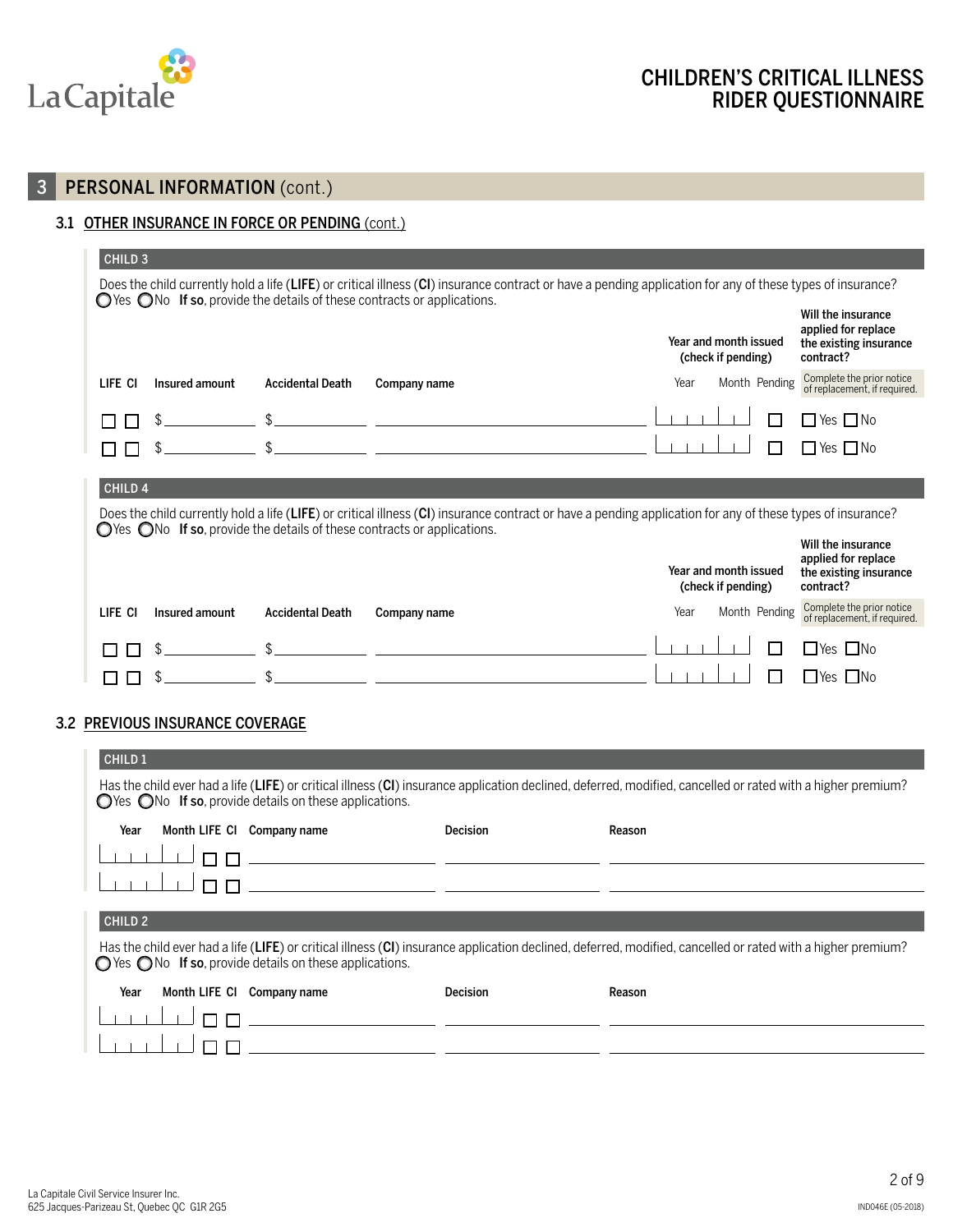

CHILD 3

# 3 PERSONAL INFORMATION (cont.)

#### 3.2 PREVIOUS INSURANCE COVERAGE (cont.)

| ____                                                                                                                                                                                                                                      |                                                                            |                 |                                                                                                                                                             |  |  |  |  |  |  |
|-------------------------------------------------------------------------------------------------------------------------------------------------------------------------------------------------------------------------------------------|----------------------------------------------------------------------------|-----------------|-------------------------------------------------------------------------------------------------------------------------------------------------------------|--|--|--|--|--|--|
| Has the child ever had a life (LIFE) or critical illness (CI) insurance application declined, deferred, modified, cancelled or rated with a higher premium?<br>$\bigcirc$ Yes $\bigcirc$ No If so, provide details on these applications. |                                                                            |                 |                                                                                                                                                             |  |  |  |  |  |  |
| Year                                                                                                                                                                                                                                      | Month LIFE CI Company name                                                 | <b>Decision</b> | Reason                                                                                                                                                      |  |  |  |  |  |  |
|                                                                                                                                                                                                                                           |                                                                            |                 |                                                                                                                                                             |  |  |  |  |  |  |
|                                                                                                                                                                                                                                           |                                                                            |                 |                                                                                                                                                             |  |  |  |  |  |  |
|                                                                                                                                                                                                                                           |                                                                            |                 |                                                                                                                                                             |  |  |  |  |  |  |
| CHILD <sub>4</sub>                                                                                                                                                                                                                        |                                                                            |                 |                                                                                                                                                             |  |  |  |  |  |  |
|                                                                                                                                                                                                                                           | $\bigcirc$ Yes $\bigcirc$ No If so, provide details on these applications. |                 | Has the child ever had a life (LIFE) or critical illness (CI) insurance application declined, deferred, modified, cancelled or rated with a higher premium? |  |  |  |  |  |  |
| Year                                                                                                                                                                                                                                      | Month LIFE CI Company name                                                 | <b>Decision</b> | Reason                                                                                                                                                      |  |  |  |  |  |  |
|                                                                                                                                                                                                                                           |                                                                            |                 |                                                                                                                                                             |  |  |  |  |  |  |
|                                                                                                                                                                                                                                           |                                                                            |                 |                                                                                                                                                             |  |  |  |  |  |  |
|                                                                                                                                                                                                                                           |                                                                            |                 |                                                                                                                                                             |  |  |  |  |  |  |

#### 3.3 CHILD'S FAMILY HISTORY

|                                                                                                        | <b>CHILD 1</b>         |    | CHILD <sub>2</sub> |               |          | CHILD <sub>3</sub> | CHILD <sub>4</sub> |    |  |
|--------------------------------------------------------------------------------------------------------|------------------------|----|--------------------|---------------|----------|--------------------|--------------------|----|--|
| 3.3.1 Child's brothers and sisters<br>Does the child have any brothers or sisters?<br>If so, how many? | Yes<br>$\circ$ $\circ$ | No | Yes<br>$\circ$     | No<br>$\circ$ | Yes<br>O | No                 | Yes                | No |  |

#### 3.3.2 Previous insurance coverage of the child's family members

List below any life (LIFE), critical illness (CI) or disability (DI) insurance in force or pending on the lives of parents, brothers and sisters:

| CHILD <sub>1</sub>                                                                                              |                              |             |                   |                                                                                                                                                                                                                                                                                                                     |                     |
|-----------------------------------------------------------------------------------------------------------------|------------------------------|-------------|-------------------|---------------------------------------------------------------------------------------------------------------------------------------------------------------------------------------------------------------------------------------------------------------------------------------------------------------------|---------------------|
| Name of the child's family member                                                                               | Relationship<br>to the child | LIFE CI     | DI Insured amount | Company name                                                                                                                                                                                                                                                                                                        | Year issued Pending |
| <u> 1980 - Johann Barbara, politik eta politikar</u>                                                            |                              | $\Box$<br>П | $\Box$            | $\frac{1}{2}$ $\frac{1}{2}$ $\frac{1}{2}$ $\frac{1}{2}$ $\frac{1}{2}$ $\frac{1}{2}$ $\frac{1}{2}$ $\frac{1}{2}$ $\frac{1}{2}$ $\frac{1}{2}$ $\frac{1}{2}$ $\frac{1}{2}$ $\frac{1}{2}$ $\frac{1}{2}$ $\frac{1}{2}$ $\frac{1}{2}$ $\frac{1}{2}$ $\frac{1}{2}$ $\frac{1}{2}$ $\frac{1}{2}$ $\frac{1}{2}$ $\frac{1}{2}$ |                     |
|                                                                                                                 |                              |             | $\Box$            | $\frac{1}{2}$ $\frac{1}{2}$ $\frac{1}{2}$ $\frac{1}{2}$ $\frac{1}{2}$ $\frac{1}{2}$ $\frac{1}{2}$ $\frac{1}{2}$ $\frac{1}{2}$ $\frac{1}{2}$ $\frac{1}{2}$ $\frac{1}{2}$ $\frac{1}{2}$ $\frac{1}{2}$ $\frac{1}{2}$ $\frac{1}{2}$ $\frac{1}{2}$ $\frac{1}{2}$ $\frac{1}{2}$ $\frac{1}{2}$ $\frac{1}{2}$ $\frac{1}{2}$ | Г                   |
| CHILD <sub>2</sub>                                                                                              |                              |             |                   |                                                                                                                                                                                                                                                                                                                     |                     |
| Name of the child's family member                                                                               | Relationship<br>to the child | life ci     | DI Insured amount | Company name                                                                                                                                                                                                                                                                                                        | Year issued Pending |
|                                                                                                                 |                              | П           | $\Box$            | $\frac{1}{2}$                                                                                                                                                                                                                                                                                                       |                     |
|                                                                                                                 |                              |             |                   |                                                                                                                                                                                                                                                                                                                     | Г                   |
| CHILD <sub>3</sub>                                                                                              |                              |             |                   |                                                                                                                                                                                                                                                                                                                     |                     |
| Name of the child's family member                                                                               | Relationship<br>to the child | LIFE CI     | DI Insured amount | Company name                                                                                                                                                                                                                                                                                                        | Year issued Pending |
|                                                                                                                 |                              | $\Box$      |                   |                                                                                                                                                                                                                                                                                                                     |                     |
|                                                                                                                 |                              |             |                   |                                                                                                                                                                                                                                                                                                                     | $-1 - 1 - 1$        |
| CHILD <sub>4</sub>                                                                                              |                              |             |                   |                                                                                                                                                                                                                                                                                                                     |                     |
| Name of the child's family member                                                                               | Relationship<br>to the child | life ci     | DI Insured amount | Company name                                                                                                                                                                                                                                                                                                        | Year issued Pending |
| the contract of the contract of the contract of the contract of the contract of the contract of the contract of |                              | $\Box$      | $\Box$            | $\frac{1}{2}$ $\frac{1}{2}$ $\frac{1}{2}$ $\frac{1}{2}$ $\frac{1}{2}$ $\frac{1}{2}$ $\frac{1}{2}$ $\frac{1}{2}$ $\frac{1}{2}$ $\frac{1}{2}$ $\frac{1}{2}$ $\frac{1}{2}$ $\frac{1}{2}$ $\frac{1}{2}$ $\frac{1}{2}$ $\frac{1}{2}$ $\frac{1}{2}$ $\frac{1}{2}$ $\frac{1}{2}$ $\frac{1}{2}$ $\frac{1}{2}$ $\frac{1}{2}$ |                     |
|                                                                                                                 |                              | П<br>П      | □                 | $\frac{1}{2}$                                                                                                                                                                                                                                                                                                       |                     |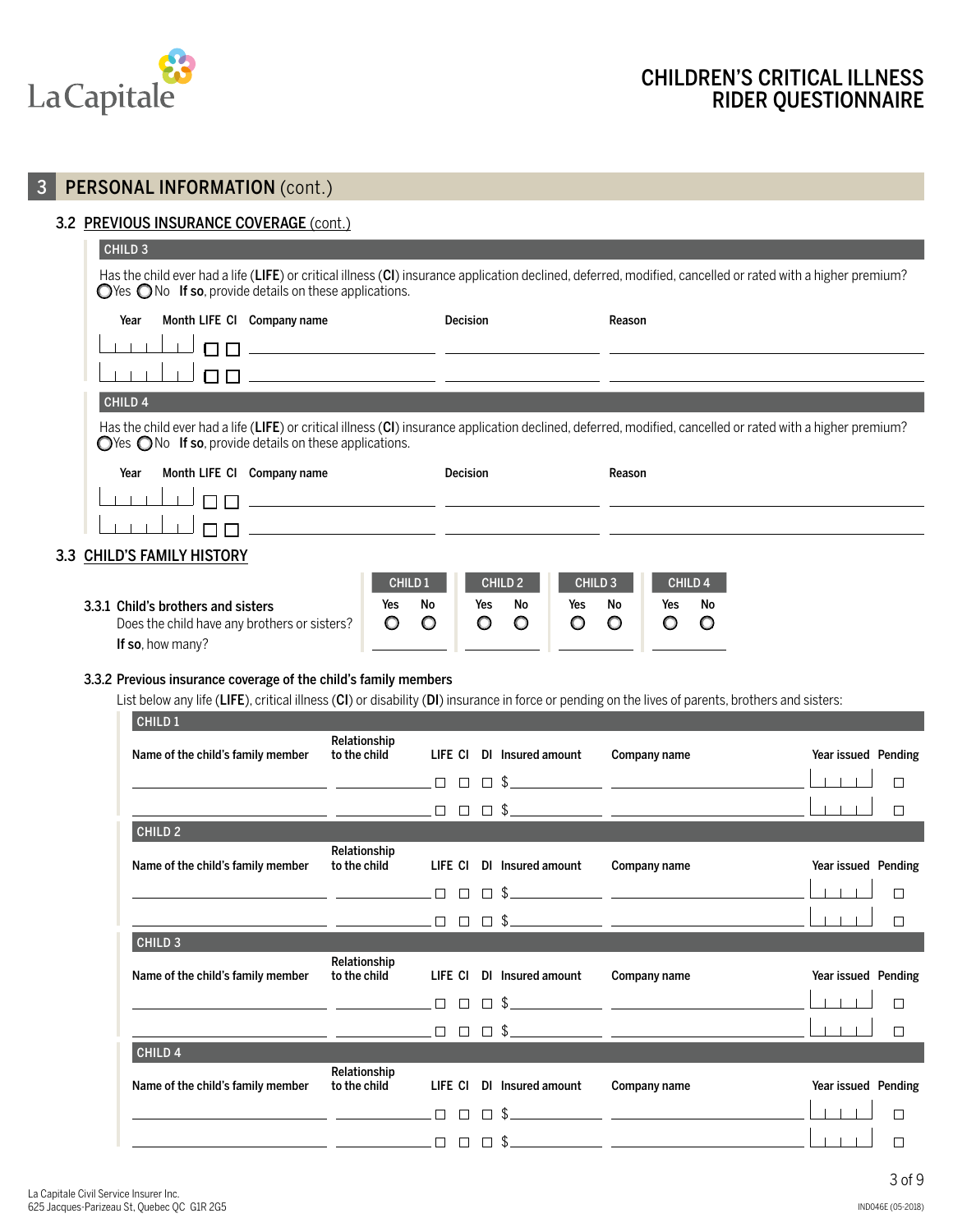

# 3 **PERSONAL INFORMATION** (cont.)

#### 3.4 TOBACCO USE

In the last 12 months, has the child smoked cigarettes, cigarillos, cigars, a pipe, a bong, a hookah or used betel nut, snuff or marijuana (cannabis) containing any tobacco or nicotine product or used any other form of tobacco or a substitute such as gum, nicotine patch or electronic cigarette?

| CHILD <sub>1</sub><br>CHILD <sub>2</sub>                                                                                                                                                                                                  |                   |          |                              |                                 |                              |
|-------------------------------------------------------------------------------------------------------------------------------------------------------------------------------------------------------------------------------------------|-------------------|----------|------------------------------|---------------------------------|------------------------------|
| OYes ONo If so:<br>OYes ONo If so:                                                                                                                                                                                                        |                   |          |                              |                                 |                              |
| Quantity<br><b>Type</b><br>Type<br>Frequency                                                                                                                                                                                              |                   | Quantity |                              | Frequency                       |                              |
|                                                                                                                                                                                                                                           |                   |          |                              |                                 |                              |
| If the child quit smoking in the last<br>If the child quit smoking in the last<br>12 months, indicate the date:<br>12 months, indicate the date:<br>Year<br>Month                                                                         |                   |          | Year                         | Month                           |                              |
| CHILD <sub>3</sub><br>CHILD 4<br>OYes ONo If so:<br>OYes ONo If so:                                                                                                                                                                       |                   |          |                              |                                 |                              |
| Quantity<br><b>Type</b><br>Frequency<br><b>Type</b>                                                                                                                                                                                       |                   | Quantity |                              | Frequency                       |                              |
| If the child quit smoking in the last<br>If the child quit smoking in the last                                                                                                                                                            |                   |          |                              |                                 |                              |
| 12 months, indicate the date:<br>12 months, indicate the date:<br>Month<br>Year                                                                                                                                                           |                   |          | Year                         | Month                           |                              |
| Answer all questions by checking YES or NO. For each "YES" answer, provide details in<br>Section 4.2 Additional Information or complete the requested questionnaire.                                                                      | CHILD 1<br>Yes No |          | CHILD <sub>2</sub><br>Yes No | CHILD <sub>3</sub><br>No<br>Yes | CHILD <sub>4</sub><br>Yes No |
| <b>ALCOHOL</b><br>3.5<br>Does the child drink alcohol? If so, indicate the child's current weekly consumption (number of<br>glasses of beer, wine and spirits).                                                                           | $\circ$           | $\circ$  | O<br>O                       | O<br>O                          | O                            |
| 3.6<br><b>DRUG AND OPIATE USE</b>                                                                                                                                                                                                         |                   |          |                              |                                 |                              |
| Does the child take, or ever used, drugs or opiates or narcotics such as marijuana (cannabis)<br>cocaine, LSD, barbiturates, amphetamines or other similar substances? If so, complete the Drug<br>or opiate use questionnaire (IND021E). | $\circ$           | $\circ$  | O<br>O                       | O<br>$\circ$                    | $\circ$                      |
| 3.7<br><b>DRIVING RECORD</b>                                                                                                                                                                                                              |                   |          |                              |                                 |                              |
| Has the child ever been charged with or found guilty of impaired driving? If so, complete the<br>3.7.1<br>Driving record questionnaire (IND020E).                                                                                         | $\circ$           | $\circ$  | O<br>O                       | O<br>O                          | $\circ$                      |
| 3.7.2 Has the child's driver's licence ever been suspended or revoked? If so, complete the Driving<br>record questionnaire (INDO2OE).                                                                                                     | O                 | $\circ$  | O<br>O                       | O<br>$\circ$                    | O                            |
| 3.7.3 Has the child been found guilty of one or more violations of the highway safety code? If so,<br>complete the Driving record questionnaire (IND020E).                                                                                | O                 | O        |                              |                                 |                              |
| 3.8<br><b>CRIMINAL RECORD</b>                                                                                                                                                                                                             |                   |          |                              |                                 |                              |
| Has the child ever been charged with or found guilty of any criminal offence? If so, specify the type,<br>date, sentence and probation for each offence.                                                                                  | $\circ$           | $\circ$  | O<br>O                       | O<br>$\circ$                    | $\circ$                      |
| 3.9<br><b>AVIATION</b>                                                                                                                                                                                                                    |                   |          |                              |                                 |                              |
| Does the child plan to take part in or, in the last 2 years, has he or she taken part in flights other<br>than as a passenger? If so, complete the Aviation questionnaire (IND024E)                                                       | $\circ$           | $\circ$  |                              |                                 |                              |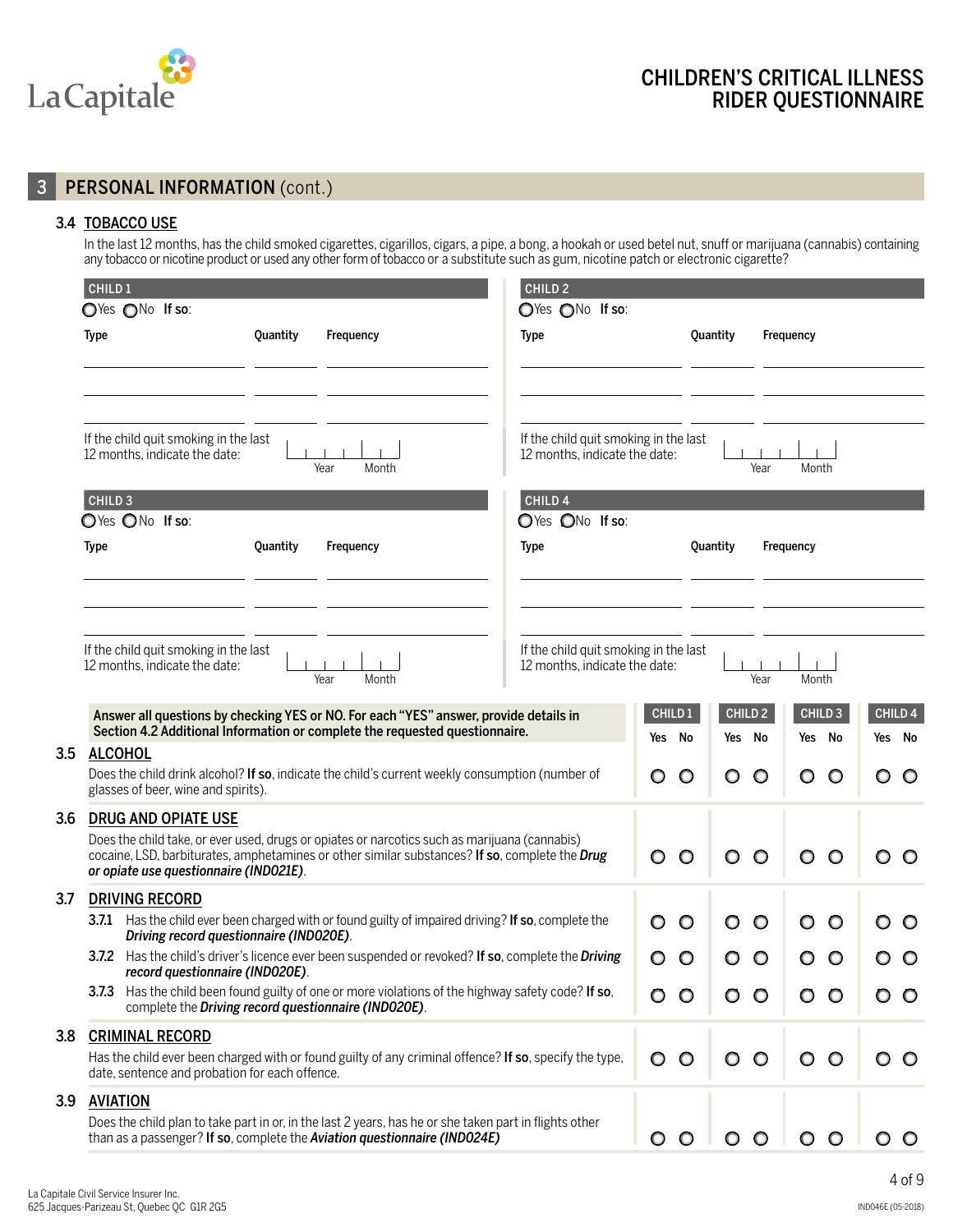

# 3 PERSONAL INFORMATION (cont.)

|                                                                                                                                                                                                                                                                        | <b>CHILD 1</b> | CHILD <sub>2</sub> | CHILD <sub>3</sub> | CHILD <sub>4</sub> |
|------------------------------------------------------------------------------------------------------------------------------------------------------------------------------------------------------------------------------------------------------------------------|----------------|--------------------|--------------------|--------------------|
| <b>3.10 HAZARDOUS SPORTS</b>                                                                                                                                                                                                                                           | Yes<br>No      | Yes<br>No          | Yes<br>No          | Yes No             |
| Does the child plan to take part in or, in the last 2 years, has he or she taken part in mountain<br>climbing, motor vehicle racing, hang gliding, skydiving, scuba diving or any other hazardous sport<br>or activity? If so, complete the appropriate questionnaire. | O              |                    | 00100              | $\circ$ $\circ$    |
| 3.11 TRAVEL OR RESIDENCE ABROAD                                                                                                                                                                                                                                        |                |                    |                    |                    |
| 3.11.1 In the last 2 years, has the child travelled or resided outside of Canada or the United States?<br>If so, indicate the location and for how long.                                                                                                               | $\circ$<br>O.  | $\circ$ $\circ$    | $\circ$ $\circ$    | o o                |
| 3.11.2 Is the child planning to travel or reside outside of Canada or the United States in the next<br>2 years? If so, indicate the location and for how long.                                                                                                         |                | $\circ$ $\circ$    | $\overline{1}$ O O |                    |

# 4 MEDICAL INFORMATION

|  | <b>4.1 MEDICAL HISTORY</b>                                                                                                                                                                                                                                                                                                                                                                                 |                                          |                                          |                                          |                                    |
|--|------------------------------------------------------------------------------------------------------------------------------------------------------------------------------------------------------------------------------------------------------------------------------------------------------------------------------------------------------------------------------------------------------------|------------------------------------------|------------------------------------------|------------------------------------------|------------------------------------|
|  | Answer all questions by checking YES or NO. For each "YES" answer:<br>- Circle the relevant illness, condition or situation.<br>- Provide details in Section 4.2 Additional Information or complete the requested<br>questionnaire.                                                                                                                                                                        | CHILD 1<br>Yes No                        | CHILD <sub>2</sub><br>Yes No             | CHILD <sub>3</sub><br>Yes No             | CHILD <sub>4</sub><br>Yes No       |
|  | 4.1.1 Has the child ever consulted a physician for, been diagnosed with or shown any signs or<br>symptoms of any of the following conditions:<br>a) Cardiac malformation or other congenital abnormality?                                                                                                                                                                                                  | $\circ$<br>$\circ$                       | $\circ$<br>O                             | $\circ$<br>$\circ$                       | O<br>$\circ$                       |
|  | b) Cerebral palsy, amyotrophic lateral sclerosis, muscular dystrophy, cystic fibrosis or delay<br>in physical or mental development?                                                                                                                                                                                                                                                                       | $\circ$<br>$\circ$                       | $\circ$<br>O                             | $\circ$<br>O                             | $\circ$<br>O                       |
|  | 4.1.2 Is the child under 1 year old?<br>If so, was he or she born more than 4 weeks prematurely?                                                                                                                                                                                                                                                                                                           | $\circ$<br>$\circ$<br>$\circ$<br>$\circ$ | $\circ$<br>$\circ$<br>$\circ$<br>$\circ$ | $\circ$<br>$\circ$<br>$\circ$<br>$\circ$ | $\circ$<br>O<br>$\circ$<br>$\circ$ |
|  | 4.1.3 Has the child ever consulted for, been treated for or shown signs or symptoms of the<br>following conditions?<br>a) CARDIOVASCULAR SYSTEM: High blood pressure, high level of cholesterol or triglicerides,<br>chest pain, palpitations, irregular heart beat, heart murmur, acute rheumatic fever, heart<br>attack, cerebrovascular accident, aneurysm or any other heart or blood vessel disorder? | $\circ$<br>$\circ$                       | O<br>O                                   | $\circ$<br>O                             | $\circ$<br>O                       |
|  | b) RESPIRATORY SYSTEM: Asthma, emphysema, shortness of breath, chronic bronchitis,<br>sleep apnea or any other pulmonary or respiratory disorder? If so, complete the<br>Respiratory disorders questionnaire (IND014E).                                                                                                                                                                                    | $\circ$<br>O                             | O<br>O                                   | O<br>$\circ$                             |                                    |
|  | c) GASTROINTESTINAL SYSTEM:<br>c1. Hepatitis, cirrhosis of the liver, pancreatitis or other liver disorder?<br>c2. Ulcerative colitis, Crohn's disease, hemorrhage, esophagus, stomach, gallbladder or<br>intestine disorder? If so, complete the Intestinal disorders questionnaire (IND018E).                                                                                                            | $\circ$<br>$\circ$<br>$\circ$<br>$\circ$ | $\circ$<br>$\circ$<br>O                  | $\circ$<br>$\circ$<br>$\circ$<br>O       | $\circ$<br>$\circ$<br>O            |
|  | d) GENITOURINARY SYSTEM: Urine abnormalities, kidney, bladder, prostate or genital organ<br>disorder, sexually transmitted diseases or abnormal PAP tests?                                                                                                                                                                                                                                                 | $\circ$<br>$\circ$                       | $\circ$<br>O                             | $\circ$<br>$\circ$                       | $\circ$<br>O                       |
|  | e) ENDOCRINE SYSTEM:<br>e1. Thyroid gland disorder or other endocrine condition?<br>e2. Diabetes? If so, complete the Diabetes questionnaire (IND015E).                                                                                                                                                                                                                                                    | $\circ$<br>O<br>$\circ$<br>O             | $\circ$<br>O<br>$\circ$<br>O             | O<br>$\circ$<br>$\circ$<br>O             | $\circ$<br>$\circ$<br>O            |
|  | f) MUSCULOSKELETAL SYSTEM:<br>f1. Back or neck pain or disorder? If so, complete the Back or neck disorders<br>questionnaire (IND013E).                                                                                                                                                                                                                                                                    | $\circ$<br>$\circ$                       | $\circ$<br>O                             | $\circ$<br>$\circ$                       | $\circ$<br>O                       |
|  | f2. Arthritis, gout, bursitis, tendonitis, sprain or other muscle, ligament, bone or joint<br>disorder? If so, complete the Musculoskeletal disorders questionnaire (IND012E).                                                                                                                                                                                                                             | $\circ$<br>O                             | O<br>O                                   | $\circ$<br>O                             | $\circ$<br>O                       |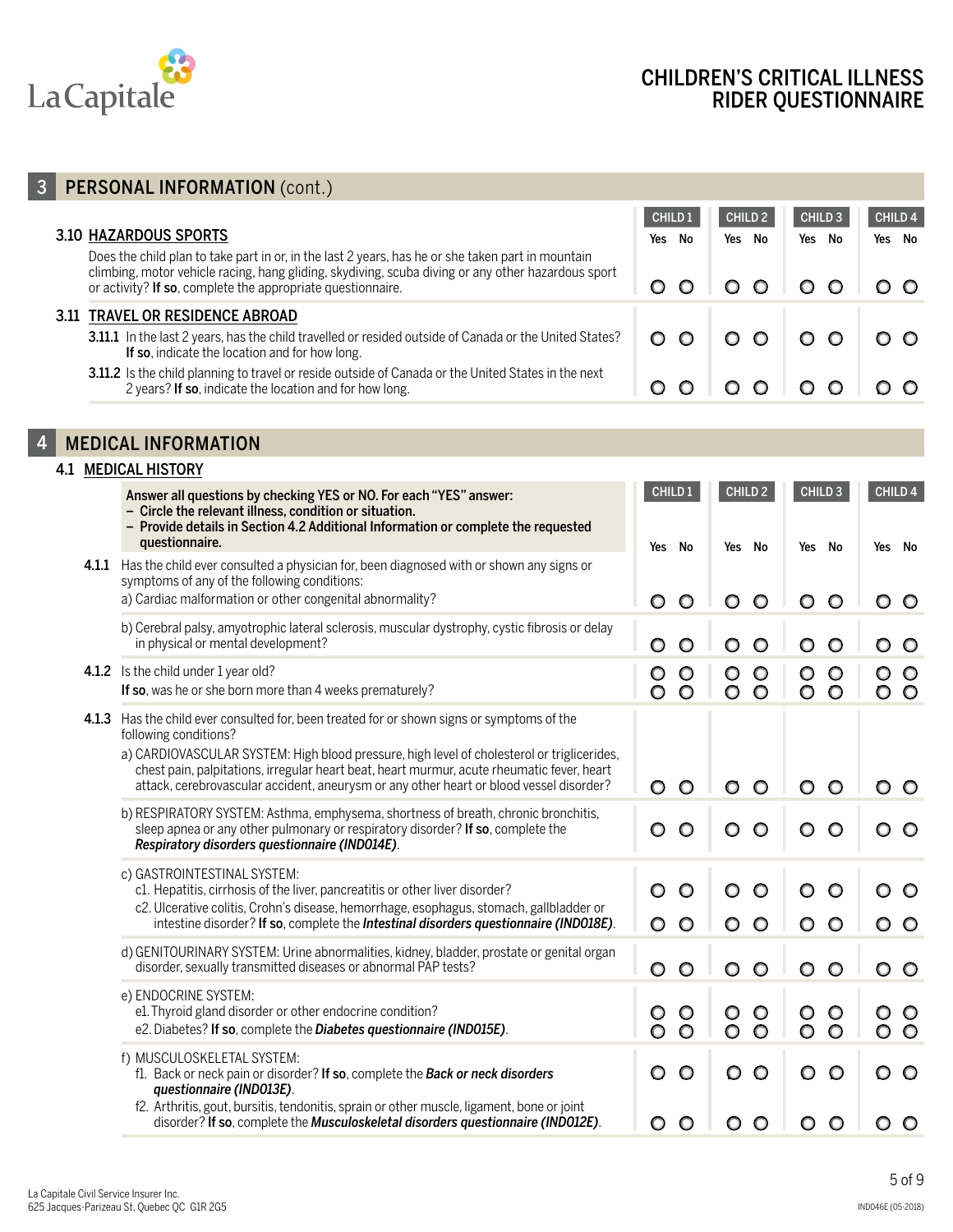

# CHILDREN'S CRITICAL ILLNESS RIDER QUESTIONNAIRE

 $\circ$ 

 $\circ$ 

 $\circ$ 

 $\overline{0}$ 

 $\circ$ 

 $\circ$ 

 $\circ$  $\circ$ 

 $\circ$  $\overline{\circ}$  $\circ$ 

 $\circ$ 

 $\circ$ 

|       | <b>MEDICAL INFORMATION (cont.)</b>                                                                                                                                                                                                                                                                       |                                    |                               |                                      |                               |
|-------|----------------------------------------------------------------------------------------------------------------------------------------------------------------------------------------------------------------------------------------------------------------------------------------------------------|------------------------------------|-------------------------------|--------------------------------------|-------------------------------|
| 4.1   | <b>MEDICAL HISTORY (cont.)</b>                                                                                                                                                                                                                                                                           | CHILD <sub>1</sub><br>Yes No       | CHILD <sub>2</sub><br>Yes No  | CHILD <sub>3</sub><br>Yes No         | CHILD <sub>4</sub><br>Yes No  |
|       | 4.1.3 g) NERVOUS SYSTEM:<br>g1. Epilepsy? If so, complete the Epilepsy questionnaire (IND134E).<br>g2. Paralysis, multiple sclerosis, coma, Alzheimer's disease, Parkinson's disease, dizziness,<br>loss of balance, optic neurosis, blurred vision, numbness, tingling or any other                     | $\circ$<br>O                       | O<br>$\circ$                  | $\circ$<br>O                         | $\circ$<br>O                  |
|       | neurological disorder?<br>h) MENTAL HEALTH: Attention deficit disorder, autism, depression, adjustment disorder,<br>anxiety, fatigue/overstress or any other psychological, psychiatric or mental disorder?                                                                                              | O<br>O<br>O<br>O                   | $\circ$<br>O<br>$\circ$<br>O  | $\circ$<br>O<br>$\circ$<br>O         | $\circ$<br>O<br>$\circ$<br>O  |
|       | If so, complete the Psychological disorders questionnaire (IND017E).<br>i) IMMUNE SYSTEM: Lupus, AIDS-related complex, AIDS or test results indicating possible<br>exposure to AIDS or HIV (Human Immunodeficiency Virus) or any other immune system<br>disorder?                                        | $\circ$<br>O                       | $\circ$<br>O                  | O<br>$\circ$                         | $\circ$                       |
|       | j) GENERAL:<br>j1. Anemia or other blood disease, leukemia, lymph node disorder, cancer, tumour, cyst,<br>polyp, nodule, skin disease or skin lesion, eye or ear condition or breast disorder<br>including lumps?<br>j2. Any other physical or mental disorder not mentioned in Question 4.1.3 a) in j1? | $\circ$<br>$\circ$                 | $\circ$<br>$\circ$<br>$\circ$ | $\circ$<br>$\circ$<br>$\overline{O}$ | $\overline{O}$                |
|       | 4.1.4 Has the child ever received treatment or has he or she been advised to undergo treatment or to<br>consult a physician regarding his or her consumption of drugs or alcohol?                                                                                                                        | $\circ$<br>O                       | $\circ$<br>O                  | $\circ$<br>O                         | $\circ$                       |
|       | 4.1.5 In the last 5 years,<br>a) Has the child had an electrocardiogram, X-ray, CT scan, MRI, blood tests or follow-up,<br>screening or diagnostic tests?<br>b) Has the child been admitted as a patient to any hospital or clinic?                                                                      | $\circ$<br>O<br>$\circ$<br>$\circ$ | $\circ$<br>$\circ$<br>$\circ$ | O<br>$\circ$<br>$\circ$              | $\circ$<br>$\circ$<br>$\circ$ |
|       | 4.1.6 In the last 5 years, has the child been disabled or absent from work or school for a period of<br>4 consecutive weeks or more due to illness or injury?                                                                                                                                            | O<br>O                             | O                             | O<br>O                               | $\circ$                       |
| 4.1.7 | In the last 2 years, has the child undergone a mammography or breast ultrasound?                                                                                                                                                                                                                         | $\circ$<br>$\circ$                 | $\circ$<br>$\circ$            | $\circ$<br>$\circ$                   | $\circ$<br>$\circ$            |
|       | 4.1.8 Has the child ever consulted or been advised to consult a physician or a specialist or been<br>advised to receive treatment following abnormal findings of an ultrasound, biopsy or<br>mammography?                                                                                                | O<br>O                             | O                             | O                                    | $\circ$                       |
| 4.1.9 | Is the child taking any medication? If so, specify which medications.                                                                                                                                                                                                                                    |                                    |                               |                                      | $\circ$                       |
|       | 4.1.10 Does the child have any symptoms or signs for which he or she has not yet consulted?                                                                                                                                                                                                              | $\circ$<br>O                       | O<br>O                        | O<br>$\circ$                         | $\circ$<br>O                  |
|       | 4.1.11 Does the child have to consult a physician or a specialist, undergo a treatment or surgery or<br>take follow-up or diagnostic tests which have not yet been performed?                                                                                                                            |                                    |                               | $\circ$                              | $\circ$ $\circ$               |
|       | 4.1.12 Has the child previously had complications during a pregnancy or at childbirth (gestational<br>diabetes, preeclampsia, caesarian section, postpartum depression)?                                                                                                                                 |                                    |                               |                                      |                               |
|       | 4.1.13 a) Is the child pregnant? If so, indicate the due date.                                                                                                                                                                                                                                           | $\circ$<br>$\circ$                 | $\circ$<br>$\circ$            | $\circ$<br>$\circ$                   | $\circ$ $\circ$               |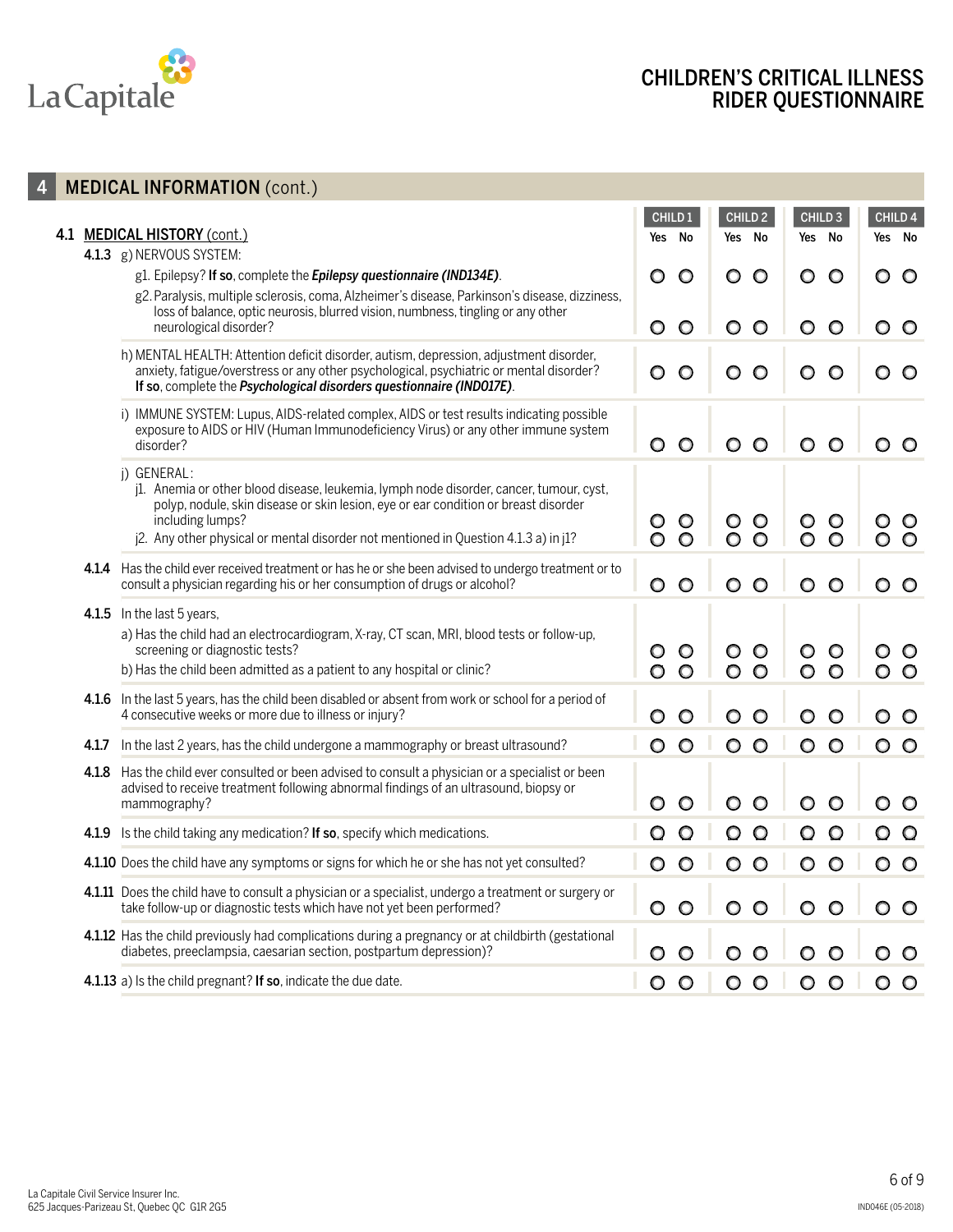

## 4 **MEDICAL INFORMATION** (cont.)

# 4.2 ADDITIONAL INFORMATION If you need extra space, attach an extra sheet, duly dated and signed. Question No. Child's name Diagnosis, date of diagnosis, dates of consultations, reasons, results, hospitalizations, surgery, names and addresses of physicians consulted or hospitals visited or any other information

#### 4.3 HEIGHT AND WEIGHT

| CHILD <sub>1</sub>                                                                 | CHILD <sub>2</sub>                                                                 |  |  |  |  |  |
|------------------------------------------------------------------------------------|------------------------------------------------------------------------------------|--|--|--|--|--|
| Height: _________ Ocm Oft./in. Weight: ________ Okg Olb.                           | Height: _________ Ocm Oft./in. Weight: ________ Okg Olb.                           |  |  |  |  |  |
| In the last 12 months, has the child lost 4.5 kg (10 lb.) or more?<br>OYes ONo     | In the last 12 months, has the child lost 4.5 kg (10 lb.) or more?<br>O Yes ONo    |  |  |  |  |  |
|                                                                                    | If so, how much weight was lost? $\Box$ $\Box$ $\Box$ $\Diamond$ kg $\Diamond$ lb. |  |  |  |  |  |
|                                                                                    | Reason for the weight loss:                                                        |  |  |  |  |  |
| CHILD <sub>3</sub>                                                                 | CHILD <sub>4</sub>                                                                 |  |  |  |  |  |
| Height: _________ Ocm Oft./in. Weight: ________ Okg Olb.                           | Height: __________ Ocm Oft./in. Weight: _________ Okg Olb.                         |  |  |  |  |  |
| In the last 12 months, has the child lost 4.5 kg (10 lb.) or more?<br>OYes ONo     | In the last 12 months, has the child lost 4.5 kg (10 lb.) or more?<br>OYes ONo     |  |  |  |  |  |
| If so, how much weight was lost? $\Box$ $\Box$ $\Box$ $\Diamond$ kg $\Diamond$ Ib. | If so, how much weight was lost? $\Box$ $\Box$ $\Box$ $\Diamond$ kg $\Diamond$ Ib. |  |  |  |  |  |
|                                                                                    |                                                                                    |  |  |  |  |  |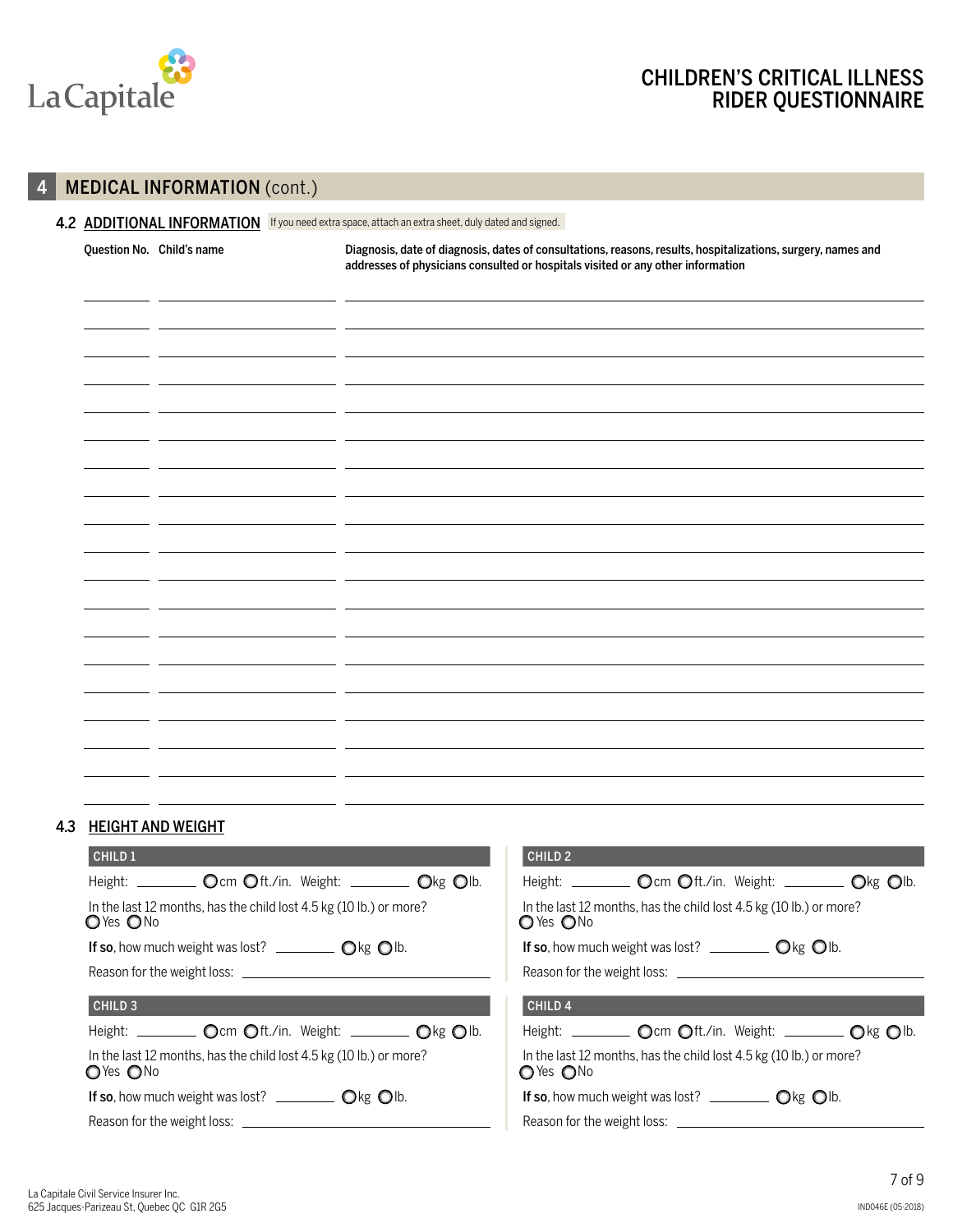

## 4 MEDICAL INFORMATION (cont.)

#### 4.4 PHYSICIANS

4.4.1 Personal physician

| CHILD <sub>1</sub>                                                      |                           | CHILD <sub>2</sub>                                                      |                           |  |  |  |
|-------------------------------------------------------------------------|---------------------------|-------------------------------------------------------------------------|---------------------------|--|--|--|
| Name of personal physician                                              |                           | Name of personal physician                                              |                           |  |  |  |
|                                                                         |                           |                                                                         |                           |  |  |  |
| Address                                                                 | Tel.<br>Area code         | Address                                                                 | Tel.<br>Area code         |  |  |  |
|                                                                         | Date of last consultation |                                                                         | Date of last consultation |  |  |  |
|                                                                         |                           |                                                                         |                           |  |  |  |
| Reason for last consultation                                            | Year<br>Month<br>Day      | Reason for last consultation                                            | Year<br>Month<br>Day      |  |  |  |
|                                                                         |                           |                                                                         |                           |  |  |  |
| Results and current condition (consultations or treatments recommended) |                           | Results and current condition (consultations or treatments recommended) |                           |  |  |  |
| CHILD <sub>3</sub>                                                      |                           | CHILD <sub>4</sub>                                                      |                           |  |  |  |
|                                                                         |                           | Name of personal physician                                              |                           |  |  |  |
| Name of personal physician                                              |                           |                                                                         |                           |  |  |  |
| Address                                                                 | Tel.<br>Area code         | Address                                                                 | Area code<br>Tel.         |  |  |  |
|                                                                         |                           |                                                                         |                           |  |  |  |
|                                                                         | Date of last consultation |                                                                         | Date of last consultation |  |  |  |
| Reason for last consultation                                            | Year<br>Month<br>Day      | Reason for last consultation                                            | Year<br>Month<br>Day      |  |  |  |
|                                                                         |                           |                                                                         |                           |  |  |  |
| Results and current condition (consultations or treatments recommended) |                           | Results and current condition (consultations or treatments recommended) |                           |  |  |  |
| 4.4.2 Last physician consulted                                          |                           |                                                                         |                           |  |  |  |
| CHILD <sub>1</sub>                                                      |                           | CHILD <sub>2</sub>                                                      |                           |  |  |  |
|                                                                         |                           |                                                                         |                           |  |  |  |
| Name of last physician consulted, if different                          |                           | Name of last physician consulted, if different                          |                           |  |  |  |
|                                                                         |                           |                                                                         |                           |  |  |  |
| Address                                                                 | Tel.<br>Area code         | Address                                                                 | Tel.<br>Area code         |  |  |  |
|                                                                         | Date of last consultation |                                                                         | Date of last consultation |  |  |  |
|                                                                         |                           |                                                                         |                           |  |  |  |
| Reason for last consultation                                            | Year<br>Month<br>Day      | Reason for last consultation                                            | Year<br>Month<br>Day      |  |  |  |
| Results and current condition (consultations or treatments recommended) |                           | Results and current condition (consultations or treatments recommended) |                           |  |  |  |
| CHILD <sub>3</sub>                                                      |                           | CHILD <sub>4</sub>                                                      |                           |  |  |  |
| Name of last physician consulted, if different                          |                           | Name of last physician consulted, if different                          |                           |  |  |  |
|                                                                         |                           |                                                                         |                           |  |  |  |
| Address                                                                 | Area code<br>Tel.         | Address                                                                 | Tel.<br>Area code         |  |  |  |
|                                                                         |                           |                                                                         |                           |  |  |  |
|                                                                         | Date of last consultation |                                                                         | Date of last consultation |  |  |  |

Reason for last consultation The Year Month Day Reason for last consultation The Year Month Day

 $\overline{\phantom{a}}$ 

 $\overline{\phantom{a}}$ 

Results and current condition (consultations or treatments recommended)

 $\overline{\phantom{a}}$ 

 $\overline{\phantom{a}}$ 

 $\overline{\phantom{a}}$